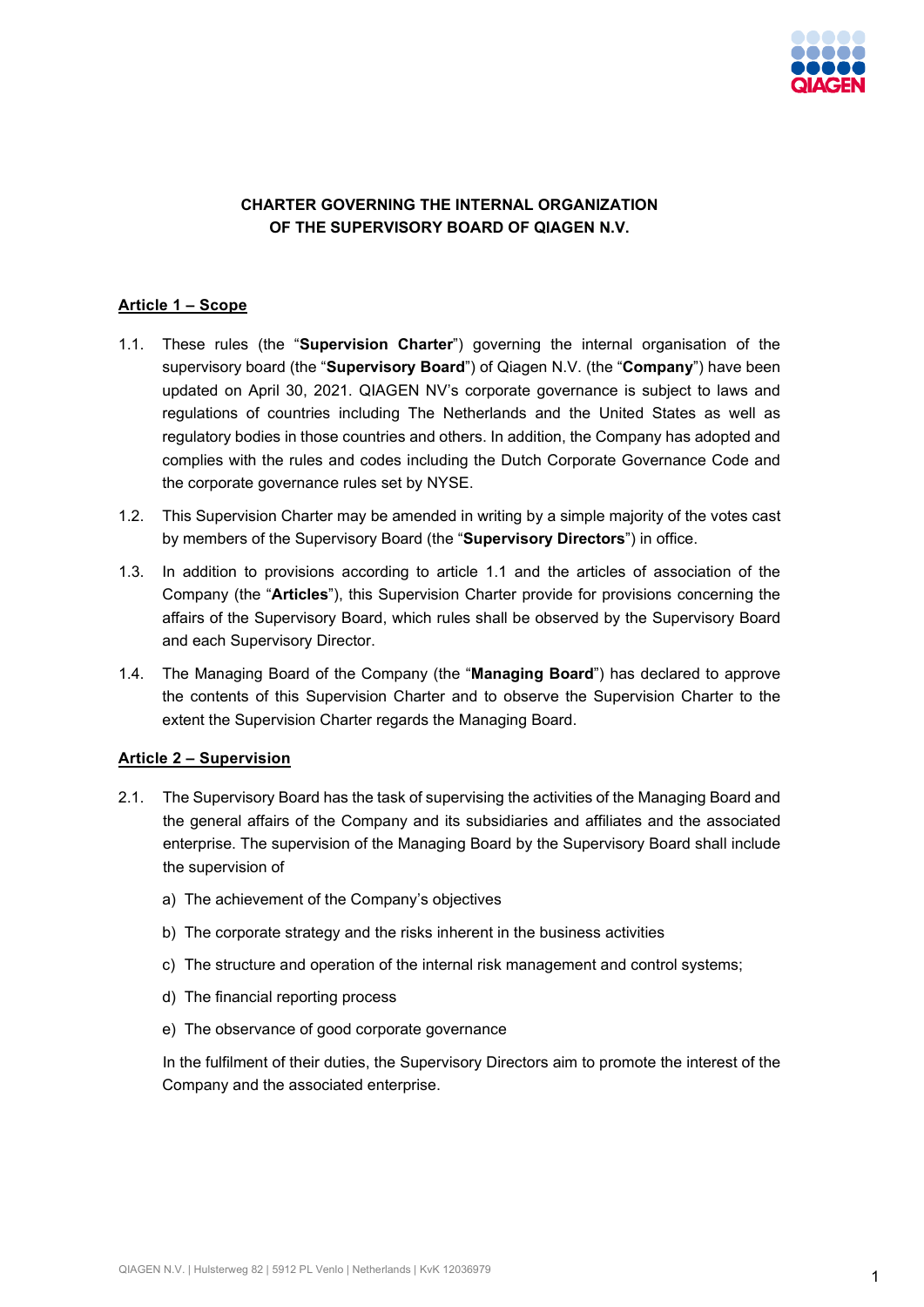

2.2. In performing its duties as referred to in article 2.1. the Supervisory Board supervises that the policy of the Company shall be in accordance with the applicable statutory provisions, the Articles and other applicable provisions and that the continuity, profitability and liquidity of the Company shall be guaranteed. The Supervisory Board ascertains itself that the resolutions of the Managing Board are based on good grounds and are adopted carefully.

Resolutions of the Managing Board or the shareholders meeting of the Company (the "Shareholders Meeting") that require the approval of the Supervisory Board are only adopted after the Supervisory Board has given its approval to such proposed resolution.

Certain resolutions of the Managing Board require approval by the Supervisory Board as laid out in the Rules governing the internal organisation of the Managing Board.

#### **Article 3 – Appointment Chair and Secretary**

- 3.1. The Supervisory Board appoints a chair from its midst (the "**Chair**").
- 3.2. The Supervisory Board appoints a vice chair from its midst (the "**Vice Chair**").
- 3.3. The Supervisory Board appoints a secretary (the "**Secretary**") either from or not from among its members.

### **Article 4 – Chair**

- 4.1. The Chair represents the Supervisory Board. The Chair ensures active participation of all Supervisory Directors to the duties of the Supervisory Board and co-ordinates the activities of the Supervisory Board.
- 4.2. The Chair co-ordinates the contact between the Supervisory Board and the Managing Board. The Chair shall contact and shall be contacted by the Managing Board frequently. The Chair shall procure that the committees of the Supervisory Board function properly and that the performance of the Managing Board members and Supervisory Directors is assessed at least once a year.
- 4.3. If the Chair is absent of otherwise unavailable, the Vice Chair shall perform the duties of the Chair as stipulated in the Articles and the Supervision Charter.

#### **Article 5 – Remuneration and reimbursement of expenses**

- 5.1. The remuneration of the Supervisory Directors shall be proposed annually by the Compensation Committee as defined in article 11 and determined by the annual general meeting of shareholders of the Company (the "**AGM**").
- 5.2. This remuneration is based upon the (non-binding) recommendation by the Compensation Committee. The remuneration consists of a
	- fixed component
	- committee membership component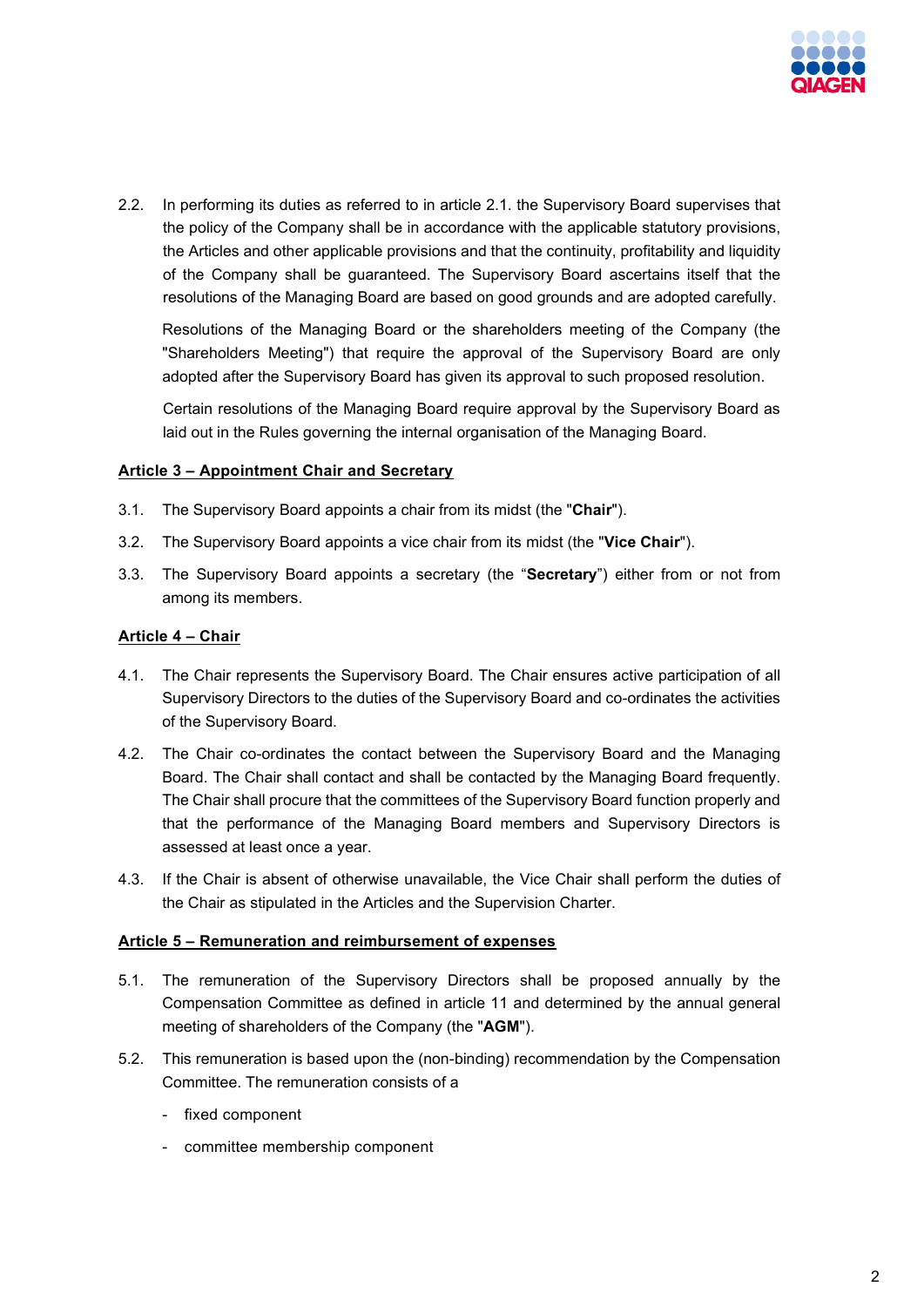

- and can include an equity-based component if approved by the shareholder's meeting.

The Company pays the cash remuneration for the previous year after the AGM upon receipt of an appropriate invoice from the Supervisory Director. The Company shall not grant its Supervisory Directors any personal loans, guarantees or the like unless in the normal course of business and after approval of the supervisory board. No remission of loans shall be granted.

- 5.3. In addition, any related expenses of the Supervisory Directors shall be reimbursed. The Company shall reimburse these expenses after receipt of detailed expense report (invoice) and the receipts on a quarterly basis. All expenses that are reasonably related to the attendance of the meetings of the Supervisory Board are deemed to be included in the remuneration and reimbursement as referred to in this article 5, unless explicitly agreed otherwise.
- 5.4. If a Supervisory Director is obliged to charge VAT, the Company shall pay such VAT.
- 5.5. If the Managing Board deems it expedient to adjust the remuneration and allowance of the Supervisory Board it shall propose the Supervisory Board to do so.
- 5.6. If a Supervisory Director resigns or is appointed in the course of a year, the remuneration and reimbursement shall be determined proportionately.

#### **Article 6 – Meetings of the Supervisory Board**

- 6.1. The Supervisory Board meets at least five (5) times a year at such dates and places as agreed each year in respect of the following year, whereby three (3) meetings shall be held at the Company's corporate headquarter in Venlo, the Netherlands. Furthermore the Supervisory Board shall meet whenever two (2) or more Supervisory Directors or the Managing Board so request at the principal place of the meeting in the corporate headquarter in Venlo, the Netherlands.
- 6.2. The CEO or another member of the Managing Board shall, at the instructions of the Chair or one of the Supervisory Directors who have requested to hold a meeting, convene the meeting. The notification states the time and place of the meeting as well as an agenda listing the matters to be dealt with in that meeting. Furthermore, copies of all the documents substantiating the matters to be dealt with in that meeting must be sent to all Supervisory Directors at the same time. The notice period should preferably be at least seven (7) days, not including the date of the notification and the date of the meeting, unless all Supervisory Directors agree otherwise.
- 6.3. Without prejudice to the provisions of this Article 6, the CEO and CFO attend the meetings of the Supervisory Board, unless the Supervisory Board agrees otherwise.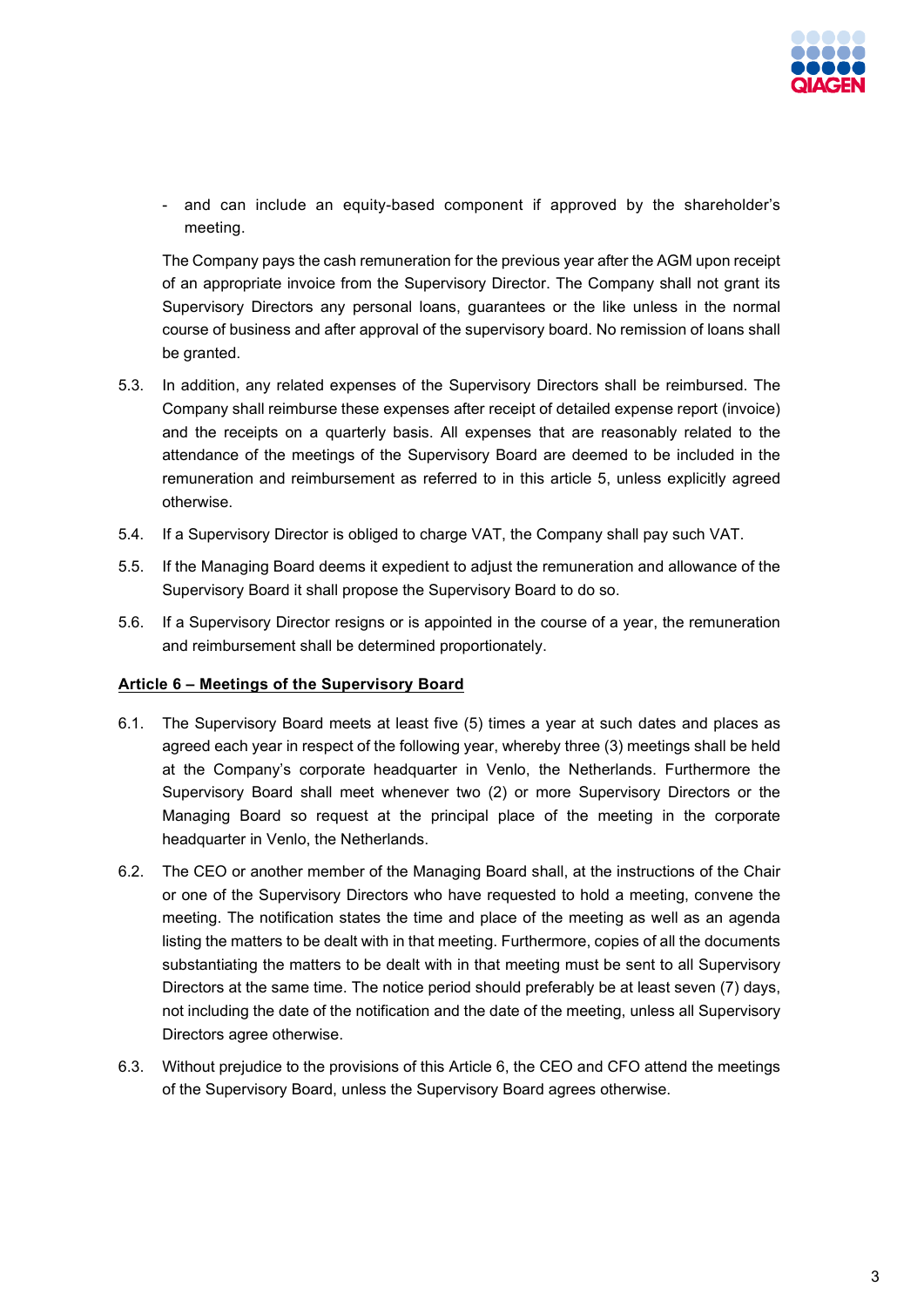

- 6.4. The Chair is entitled to invite other persons to attend a meeting of the Supervisory Board. If one or more Supervisory Directors object to the attendance of such persons, the Supervisory Board shall decide.
- 6.5. The Chair presides over meetings of the Supervisory Board. The minutes of a meeting are kept by the Secretary and are adopted, if possible, at the meeting in question and signed as evidence of their adoption by the Chair and the Secretary.
- 6.6. The minutes of a meeting are summary and not "verbatim." They reflect the matters discussed, the considerations, positions and resolutions of the meeting concerned. The resolutions adopted are included in the minutes of a meeting, stating the resolutions approved and adopted in the meeting concerned.
- 6.7. Within four (4) weeks after the closing of the meeting if possible earlier the Chair and the Secretary shall sign as evidence the complete minutes of that meeting and distribute them to the members of the Supervisory Board.
- 6.8. The Supervisory Board meets in the absence of the Managing Board at least once a year and furthermore at the request of the majority of the Supervisory Board Members. In this meeting the performance of the Managing and Supervisory Board, the co-operation with the Company and the evaluation of the Managing Board and its members are discussed.
- 6.9. The Supervisory Board shall discuss at least once a year the corporate strategy and the risks of the business, and the result of the assessment by the Managing Board and the Audit Committee of the structure and operation of the internal risk management and control systems, as well as any significant changes thereto. Reference to these discussions shall be made in the report of the Supervisory Board.
- 6.10. Supervisory Directors who are frequently absent shall be called to account for this. The report of the Supervisory Board shall state which Supervisory Directors have been frequently absent from meeting of the Supervisory Board.

#### **Article 7 – Resolutions of the Supervisory Board**

- 7.1. The Supervisory Board is only entitled to adopt resolutions in a meeting where a majority of the Supervisory Directors are present or represented and when the Supervisory Directors are properly convened. No resolutions are adopted on matters that are not listed in the agenda of the meeting, unless adopted unanimously at a meeting where all Supervisory Directors are present or represented. Resolutions are adopted by an absolute majority of votes cast. In a tie vote, no resolution shall have been adopted.
- 7.2. Every Supervisory Director has the right to cast one vote at a meeting of the Supervisory Board.
- 7.3. A Supervisory Director has the right to cast their vote in case of their absence in writing or by telephone or other comparable means. Furthermore a Supervisory Director may issue a proxy, however, only to another Supervisory Director.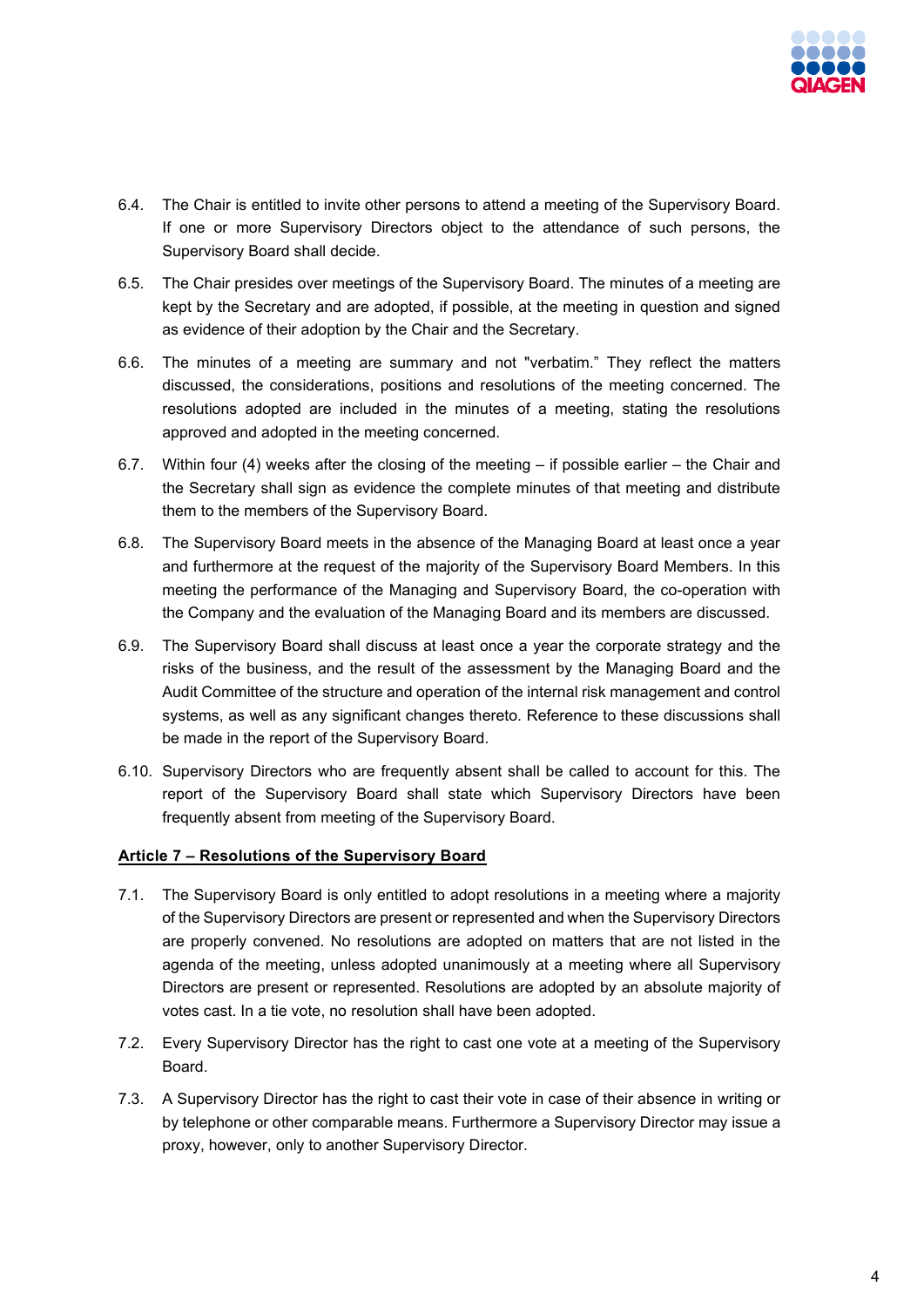

- 7.4. In accordance with article 25.1 of the Articles, the Supervisory Board may adopt any resolution that it could adopt at a meeting without holding a meeting if the proposal for such resolution has been communicated in writing to all Supervisory Directors and no Supervisory Director has objected to this method of adoption of a resolution. Such a resolution is only valid if all Supervisory Directors have cast their votes in writing, by telefax, by telex or by telecopier in favor of the proposal concerned.
- 7.5. If every Supervisory Director agrees and only for expedited reasons a Supervisory Director may participate in any meeting of the Supervisory Board by telephone or by videoconference, provided that such Supervisory Director can at all times hear and be heard by all other Supervisory Directors participating in such meeting; for all purposes such Supervisory Director is considered to be present at such meeting and is able to vote and otherwise participate in such meeting as if they were physically present at such meeting. Every Supervisory Director shall be present in person at least at half of all meetings during a calendar year.
- 7.6. If every Supervisory Director agrees, and only for expedited reasons, the meetings of the Supervisory Board may be held by means of modern conference technologies such as telephone or video conference, provided that at all times all participating Supervisory Directors can hear and can be heard by all other participating Supervisory Directors.

### **Article 8 – Information**

- 8.1. The Managing Board provides the Supervisory Board with written information about all facts and matters relating to the Company that the Supervisory Board reasonably requires to perform its duties properly.
- 8.2. Without prejudice to article 8.1. the Managing Board shall provide the Supervisory Board on a quarterly basis with a report including information on commercial and operational matters, financial overview and personnel issues. This report will be accompanied by explanatory notes thereto from the Managing Board.
- 8.3. The Managing Board shall provide the Supervisory Board on an annual basis with a comprehensive plan and budget for the next year. This budget shall include an operational budget, financial projections and targets, an investment budget, personnel budgets and other non-financial targets.
- 8.4. At the expense of the Company, the Supervisory Board may obtain such advice from experts as the Supervisory Board deems desirable for the proper fulfilment of its duties.

#### **Article 9 – Resignation of Supervisory Directors**

9.1 Supervisory Directors shall retire early in the event of inadequate performance, structural incompatibility of interests, and other instances where retirement is deemed necessary at the discretion of the Supervisory Board.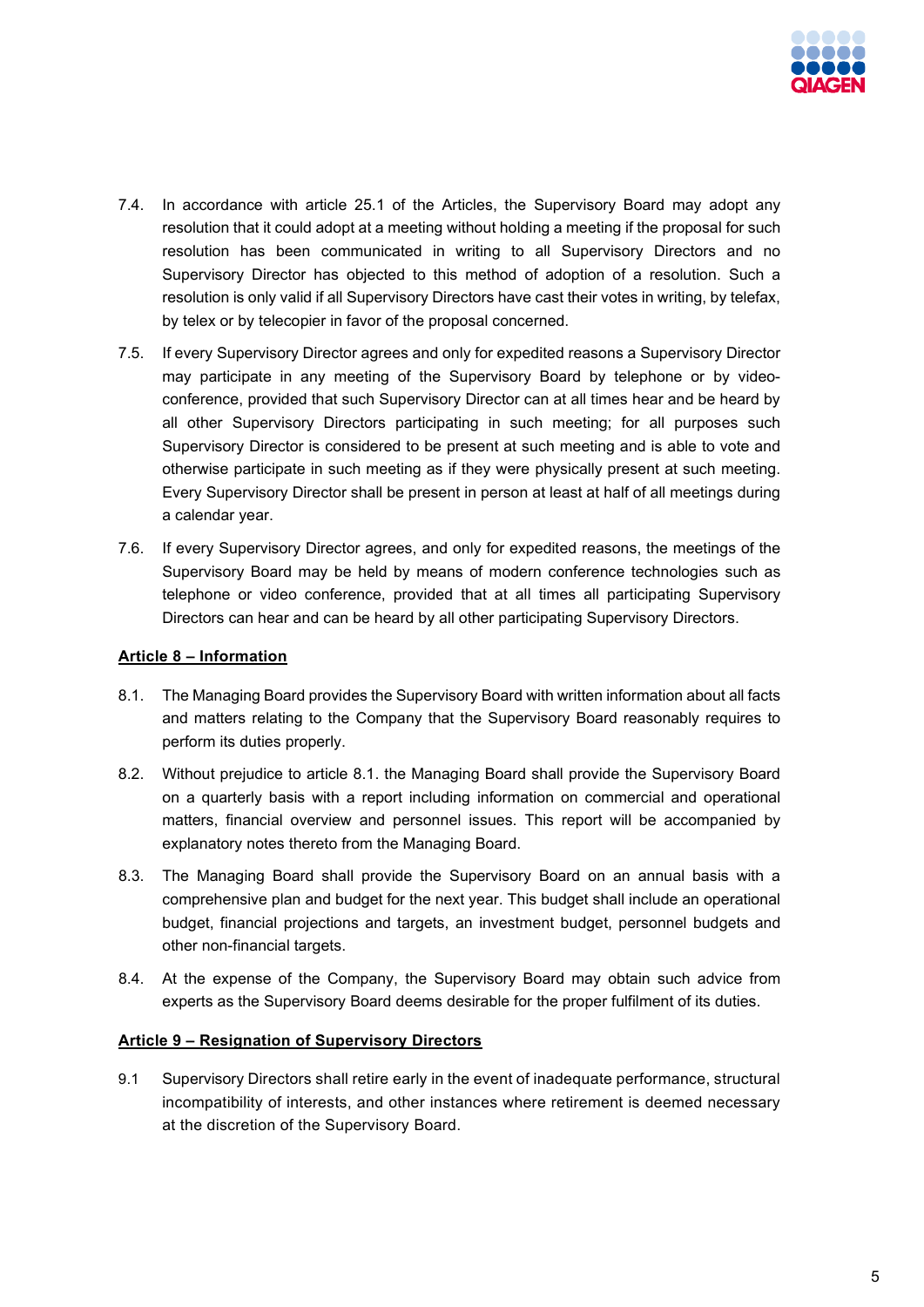

- 9.2 Supervisory Directors who take on management roles in the Company temporarily, where the Managing Board members are absent or unable to discharge their duties, shall (temporarily) resign from the Supervisory Board in order to do so.
- 9.3 The Supervisory Board consists of a such number of members as the joint meeting of the members of the Supervisory Board and the members of the Managing Board (the "**Joint Meeting**") may from time to time determine. The Supervisory Directors are appointed by the Shareholders Meeting according to a binding nomination made by the Joint Meeting. Upon invitation thereto by the Managing Board, the Joint Meeting makes a binding nomination in accordance with the provision of the Articles. The Joint Meeting strives for an appropriate representation of experience and qualifications within the Supervisory Board.
- 9.4 If during a year a vacancy occurs in the Supervisory Board, the Supervisory Board may appoint a Supervisory Director who will cease to hold office at the next following annual Shareholders Meeting. The Supervisory Board may in such manner appoint Supervisory Directors up to a maximum of one third (1/3) of the number of Supervisory Directors as determined by the Joint Meeting in accordance with paragraph 3 of this Article.
- 9.5 Each Supervisory Director informs in advance the Supervisory Board of each additional office they accept. If a person has such a number of additional offices that good fulfilment of their duties as Supervisory Director is not guaranteed, this person shall not be (re)appointed as Supervisory Director.

#### **Article 10 – Audit Committee**

- 10.1 In accordance with the article 23.1 of the Articles, a committee of the Supervisory Board known as the Audit Committee (the "**Audit Committee**") has been established.
- 10.2 The Audit Committee is and shall be comprised of not less than three (3) independent Supervisory Directors.
- 10.3 The operations of the Audit Committee are governed by an Audit Committee Charter, which is adopted by the Supervisory Board.

#### **Article 11 – Compensation & Human Resources Committee**

- 11.1 In accordance with the article 23.1 of the Articles, a committee of the Supervisory Board known as the Compensation & Human Resources Committee (the "**Compensation & Human Resources Committee**") has been established.
- 11.2 The Compensation & Human Resources Committee is and shall be comprised of not less than two (2) Supervisory Directors.
- 11.3 The primary responsibility of this Committee is to make a (non-binding) recommendation to the Supervisory Board in respect of the compensation to be granted to the Supervisory Directors and the members of the Managing Board. The Supervisory Board may also delegate certain other compensation matters to this Committee.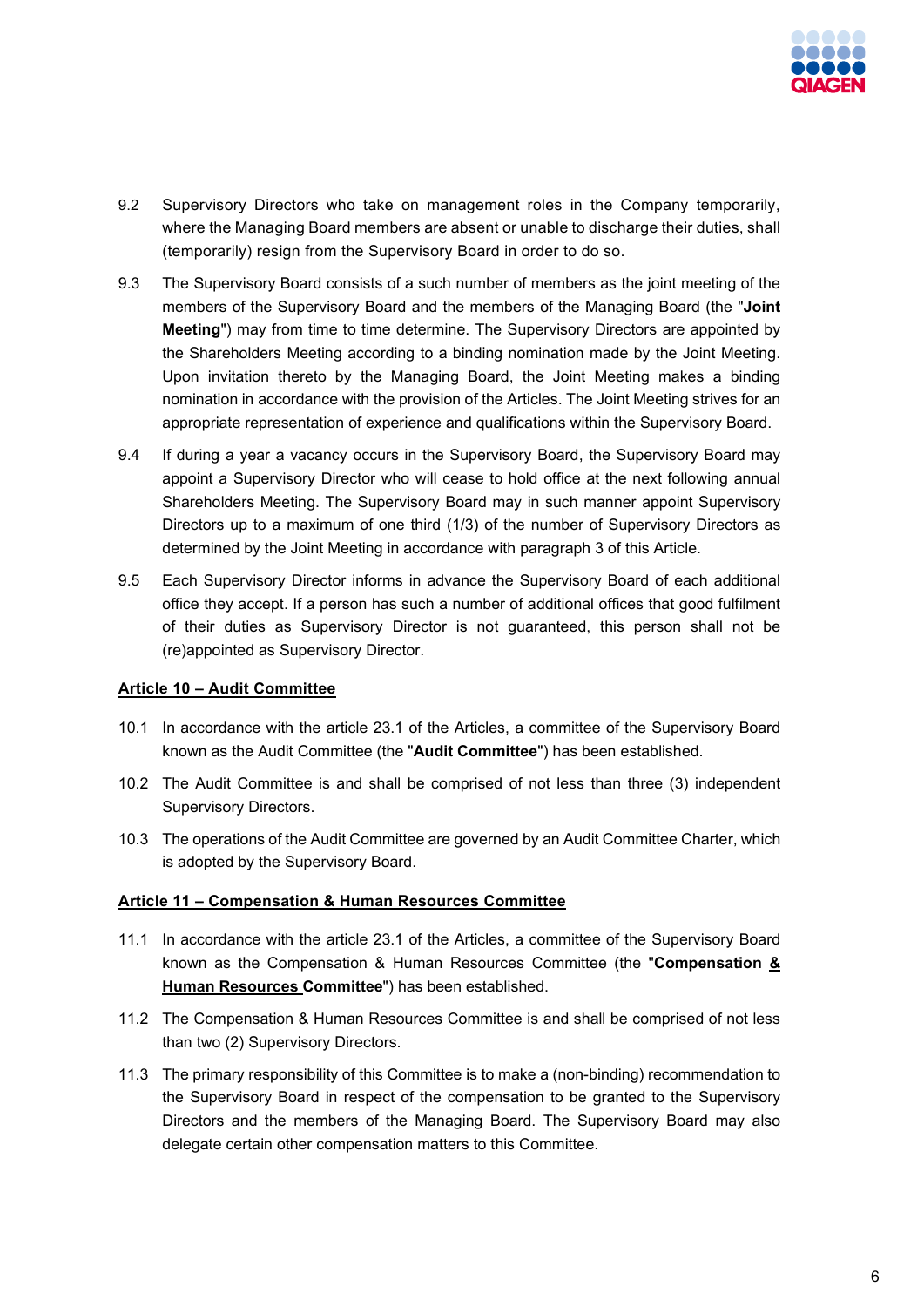

- 11.4 The compensation of members of the Managing Board shall be comprised of a fixed salary and variable components and other compensation. The variable components shall include, but not be limited to, one-time and annually payable components linked to the business performance, as well as long-term incentives based on comparative parameters determined in advance.
- 11.5 The operations are governed by a Committee Charter to be adopted by the Supervisory Board.

#### **Article 12 – Nomination & ESG Committee**

- 12.1 In accordance with the article 23.1 of the Articles, a committee of the Supervisory Board known as the Nomination & ESG Committee (the "**Nomination & ESG Committee**") has been established.
- 12.2 The Nomination & ESG Committee is and shall be comprised of not less than two (2) Supervisory Directors.
- 12.3 The operations are governed by a Committee Charter to be adopted by the Supervisory Board.

#### **Article 12a – Science & Technology Committee**

- 12a.1 In accordance with the article 23.1 of the Articles, a committee of the Supervisory Board known as the Science & Technology Committee (the "**Science & Technology Committee**") has been established.
- 12a.2 The Committee shall be comprised of not less than two (2) Supervisory Directors.
- 12a.3 The operations are governed by a Committee Charter to be adopted by the Supervisory Board.

#### **Article 12b – Special Committee**

- 12b.1 In accordance with the article 23.1 of the Articles, the Supervisory Board can establish one or more committees of the Supervisory Board, each known as a Special Committee. A Special Committee may be established on a case-by-case basis for specific major corporate transactions or other corporate events by resolution of the Supervisory Board.
- 12b.2 A Special Committee shall be comprised of not less than two (2) Supervisory Directors.
- 12b.3 The operations of a Special Committee are governed by a Special Committee Charter to be adopted by the Supervisory Board.

#### **Article 13 – Relationship with shareholders**

13.1 The Supervisory Board sees to it that the Shareholders Meetings are as required and appropriate, that the notice of the meeting states the matters to be dealt with and that the provisions of the Articles relating to the minutes of the meeting are complied with.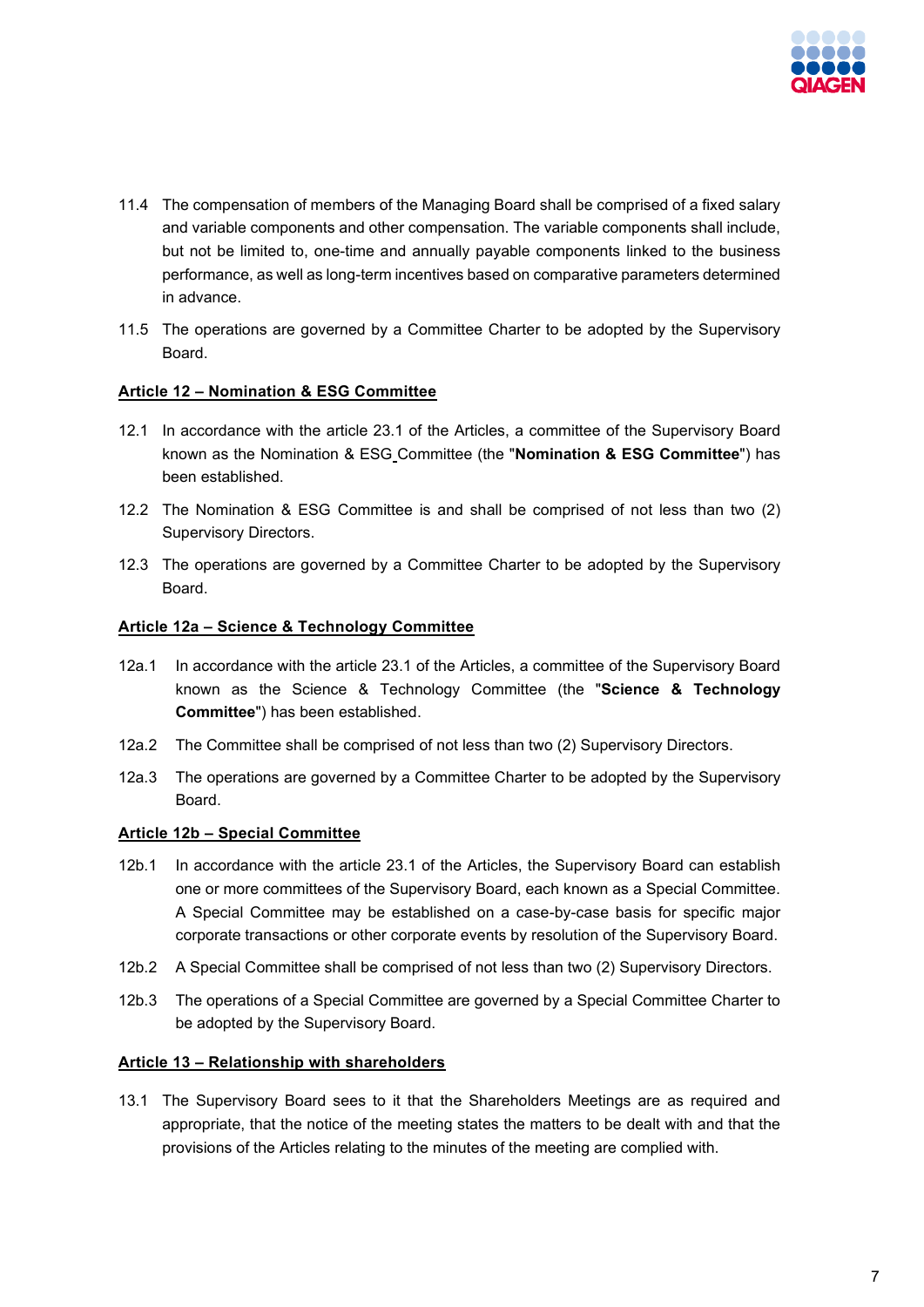

- 13.2 The Chair, the CEO and the CFO shall attend the Shareholders Meetings. All other Supervisory Directors and members of the Managing Board shall be invited to attend. In accordance with article 32.1 of the Articles, the Chair presides over the Shareholders Meeting. In case of absence of the Chair, the Vice Chair shall preside over the meeting.
- 13.3 The Supervisory Board provides the Shareholders Meeting with all requested information that relate to matters listed in the agenda, unless it is not in the interest of the Company.

### **Article 14 – Conflicts of Interest**

- 14.1 A Supervisory Director shall immediately report any conflict of interest or potential conflict of interest that is of material significance to the Company and/or to this person, to the Chair and shall provide all relevant information, including information concerning their spouse, registered partner or other life companion, child, foster child and relatives by blood or marriage up to the second degree (the "Relatives"). If the Chair has a conflict of interest or potential conflict of interest that is of material significance to the Company and/or to this person, they shall report this immediately to the Vice Chair and shall provide all relevant information, including information concerning their Relatives. The Supervisory Director concerned shall not take part in the assessment by the Supervisory Board as to whether a conflict of interest exists or take part in a discussion and/or decision-making on a subject or transaction in relation to which they have a conflict of interest with the Company. A conflict of interest exists in any event if the Company intends to enter into a transaction with a legal entity (i) in which a Supervisory Director personally has a material financial interest; (ii) which has a Managing Board member who has a relationship under family law with a member of the Supervisory Board of the Company, or (iii) in which a member of the Supervisory Board of the Company has a management or supervisory position.
- 14.2 All transactions in which there are conflicts of interest with Supervisory Directors shall be agreed on terms that are customary in the sector concerned. Decisions to enter into transactions in which there are conflicts of interest with Supervisory Directors that are of material significance to the Company and/or to the relevant Supervisory Directors require the approval of the Supervisory Board. Such transactions shall be published in the Annual Report, together with a statement of the conflict of interest and a declaration that best practice provisions III.6.1 to III.6.3 inclusive of the Code have been complied with.
- 14.3 Article 14.2 applies *mutatis mutandis* to members of the Managing Board. In addition, a conflict of interests is deemed to exist in case the Company intends to enter into a transaction with a person or entity that holds at least ten percent (10%) of the shares in the Company.